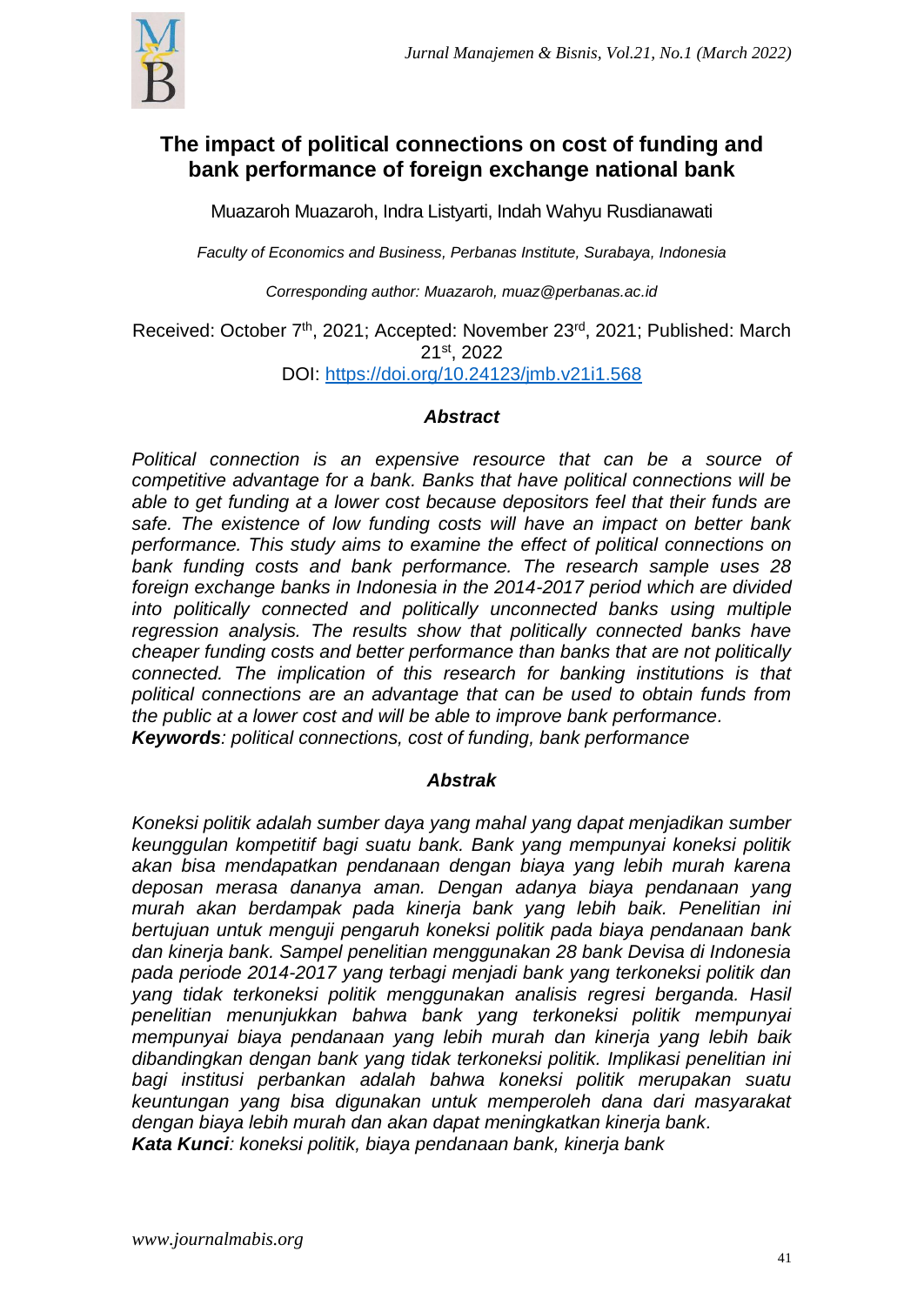## **Introduction**

Political connections is an expensive resource for companies. Companies that have political connections will have a competitive advantage (Wu & Rui, 2012). Political connections provide benefits: helping companies predict actions that will be taken by the government, asking the government to do something in the interests of the company or to prevent government actions that are against the company. The company wants a political connection to get convenience in every company activity, which in the end is expected to improve the performance of a company. Political connections very valuable for companies where their connections provide "privileges" such as preventing competition, can create industry barriers to entry, and increasing access to resources (Sutopo et al., 2017). According to Faccio (2006) a company is said to be politically connected if the board of commissioners or board of directors is a member of parliament, a minister, a head of state, or someone who has close relationships with politicians, either directly or indirectly and one of the shareholders at least 10%.

Many companies want to have political connections, both private companies and state-owned companies, one of the companies are banking. Being politically connected banks can also make it easier for banks to have greater access to funds, especially from government budgets and projects of state-owned companies with lower interest rates (Sutopo et al., 2017). Another benefit of political connections, Banks can be charge higher interest because it is supposed to have higher market power which can improve bank performance.

Research topics regarding political connections can affect performance are discussed in the research of Wulandari (2013). Bencheikh & Taktak (2017) Sutopo et al. (2017), Prabowo (2013) & Carretta et al., (2012) which states that politically connected companies have lower performance than politically unconnected companies (Wulandari, 2013). Meanwhile, according to Carretta et al. (2012) stated that politicians who hold executive roles on the board of directors have a negative impact on banking performance. However, some findings state that political connections provide a positive relationship to company performance, according to Bencheikh & Taktak (2017) which states that political connections offer advantages, so it is very possible for companies to work better than their competitors who are not politically connected. Sutopo et al. (2017) stated that political connections can improve bank performance being able to have greater access to funds and according to Prabowo (2010) politically connected banks have higher performance than banks that are not politically connected. Politically connected banks have lower funding costs than politically unconnected banks, which means that the higher performance of politically connected banks is driven by lower funding costs which can ultimately lead to higher interest margins (Sutopo et al., 2017). Based on the description above, the purpose of this study is to test whether political connections have a significant impact on cost of funding and bank performance at foreign exchange national banks.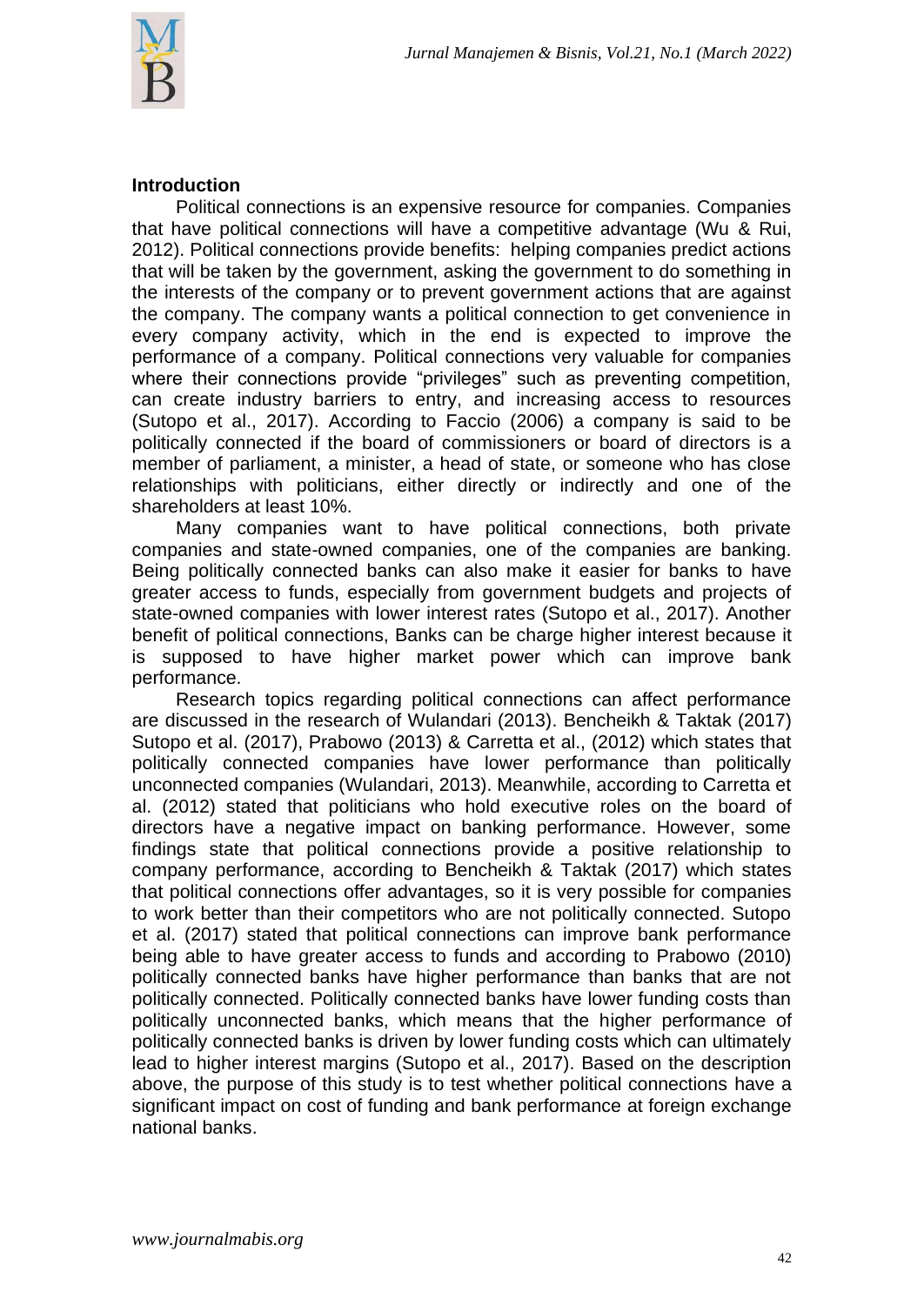

#### **Literature Review The Impact of Political Connection on Cost of Funding**

Politically connected banks have the privilege of having greater access to funds especially from government budgets and state-owned enterprise projects with lower interest rates and banks are more likely to be bailed out when banks have financial difficulties. Politically connected banks or state-owned banks have benefit in terms of getting lower deposit rates because Depositors consider that deposits in state-owned banks/politically connected bank are considered less risky because the government will save state-owned banks when facing financial difficulties (Sutopo et al., 2017). According to Bliss & Gul (2012) the negative impact of political connections for companies is that it can increase the cost of debt, because politically connected companies have a higher risk when there is a shift in political power or their political connections no longer have power. Based on argument above the hypothesis is:

*H1: Political connection has a significant effect on cost of funding of banks.*

## **The Impact of Political Connections on Bank performance**

Political connections are identical with power, both individuals and groups, such as political connections that exist within a company. Politically connected companies will generally have several advantages, including having easier access and having market power. Research by Sutopo et al., (2017) states that political connections can improve bank performance because they get greater access to funds and can charge higher loan rates. In addition, politically connected companies are more likely to be rescued and can improve access to resources so that company performance is higher. The results of Prabowo's research (2010) state that the existence of political ties can increase company performance which is higher than companies that are not politically connected. Meanwhile, according to Carretta et al. (2012), states that politicians who hold executive roles on the board of directors have a negative impact on banking activities because politically connected executive board members do not have the capacity to assess loan quality and have an impact on bank profitability. According to Faccio (2010), regardless of the profits they earn, politically connected companies show poorer accounting performance than politically unconnected companies. Based on the argument the hypothesis is: *H2: Political connection has a significant effect on bank performance*

The framework of this research is illustrated in Figure 1.



**Figure 1. Framework**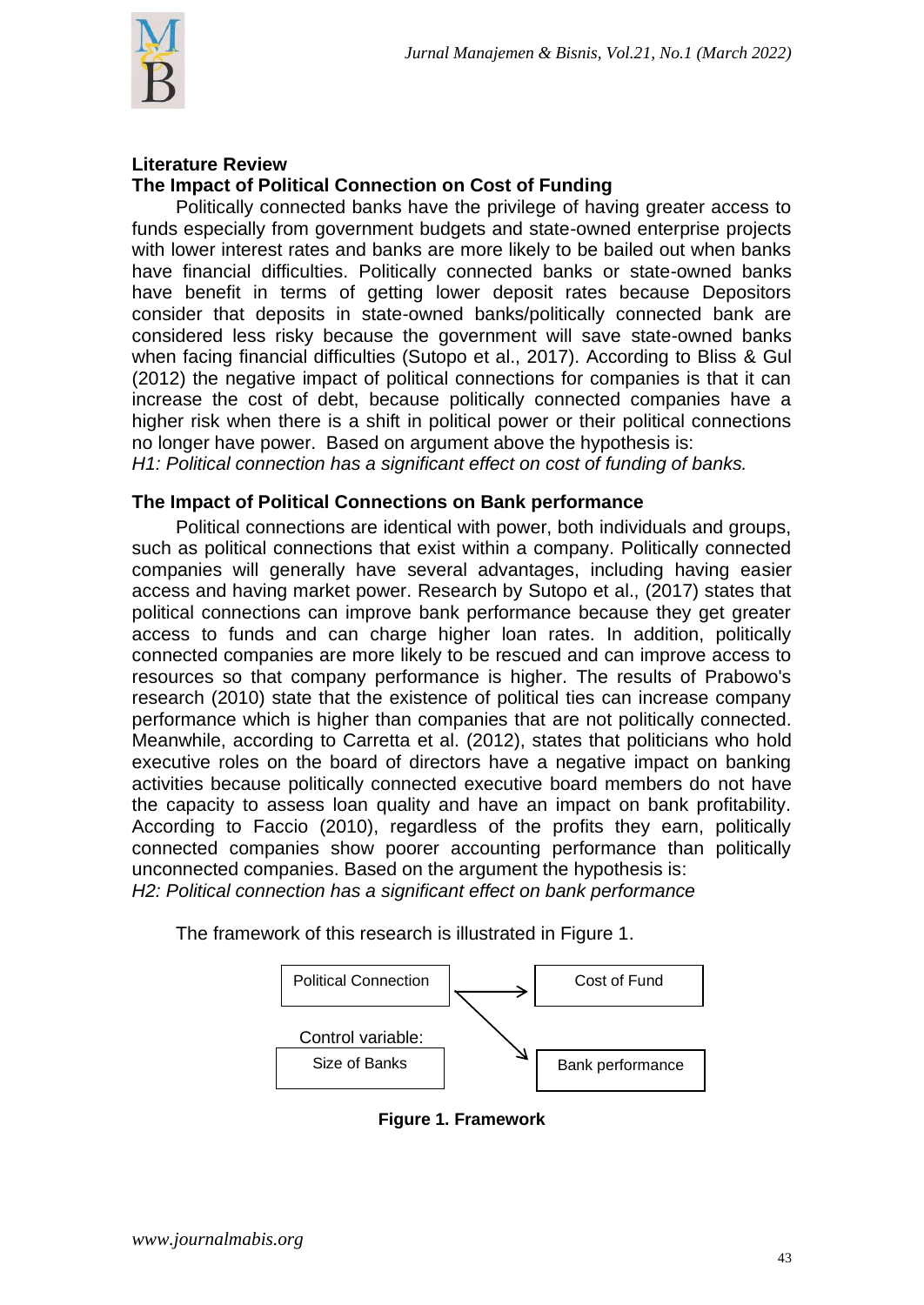

#### **Research Methods**

The sample used 28 foreign exchange banks consisting of 14 politically connected banks and 14 banks that are not politically connected. The sample banks are presented in Appendix 1. Politically connected banks are selected based on the following criteria: a) the bank is owned by the government or local government or b) the directors or members of the board of commissioners hold positions as members of the People's Consultative Assembly (MPR) for the 2014-2019 period, or c) Board of Directors or Board of Commissioners took office as a member of the cabinet of ministers of government period Joko Widodo, or d). Shareholders of at least 5% hold positions as members of the People's Consultative Assembly (MPR). Banks that are not politically connected are selected based on banks that do not meet the criteria as a politically connected bank and have total assets close to a politically connected bank.

Cost of funding (COF) is measured by the ratio of interest expense/deposit. Bank performance is measured using profit after tax/total assets (ROA). The political connection is measured by dummy variable, taking 1 for banks that are politically connected and 0 otherwise. We used Size of bank as control variable which measured by the natural logarithm of total Size. Bank size can affect funding costs and bank performance based on the theory of Too Big Too Fail policy (TBTF). Too big to fail" (TBTF) is a theory in banking and finance that asserts that certain corporations, particularly financial institutions, are so large and so interconnected that their failure would be disastrous to the greater economic system, and that they therefore must be supported by governments when they face potential failure. The implication of the theory TBTF is depositor consider big bank have lower risk as a result the bank will pay a lower interest rate and improve bank performance.

To estimate the impact of political connection on cost of funding and bank performance we test our hypothesis using multivariate analysis. The regression models are Following:

| $COF_{it} = \alpha + \beta 1 PC_{it} + \beta 2 Size_{it}$                     |  |
|-------------------------------------------------------------------------------|--|
| $ROA_{it} = \alpha + \beta$ 1 PC <sub>it</sub> + $\beta$ 2 Size <sub>it</sub> |  |

Where COF is Cost of Fund, PC is political Connection, ROA is return on Assets and Size is size of the bank.

| Table 1. Descriptive statistic |            |         |                   |         |         |
|--------------------------------|------------|---------|-------------------|---------|---------|
| Variable                       |            | Average | Standar deviation | maximum | Minimum |
| COF(%)                         | PC.        | 4.73    | 1.62              | 12.00   | 2.64    |
|                                | NPC        | 5.61    | 2.36              | 11.54   | 1.19    |
| <b>ROA</b> (%)                 | <b>PC</b>  | 2.59    | 0.76              | 4.73    | 0.90    |
|                                | <b>NPC</b> | 1.29    | 1.83              | 4.00    | $-7.47$ |
| <b>Size</b>                    | <b>PC</b>  | 18.06   | 1.45              | 20.84   | 16.59   |
|                                | <b>NPC</b> | 18.21   | 1.07              | 20.44   | 16.06   |

### **Result and Discussions**

Descriptive statistic of variable is presented on table 1.

Note: PC: Political Connected, NPC: Non-Political Connected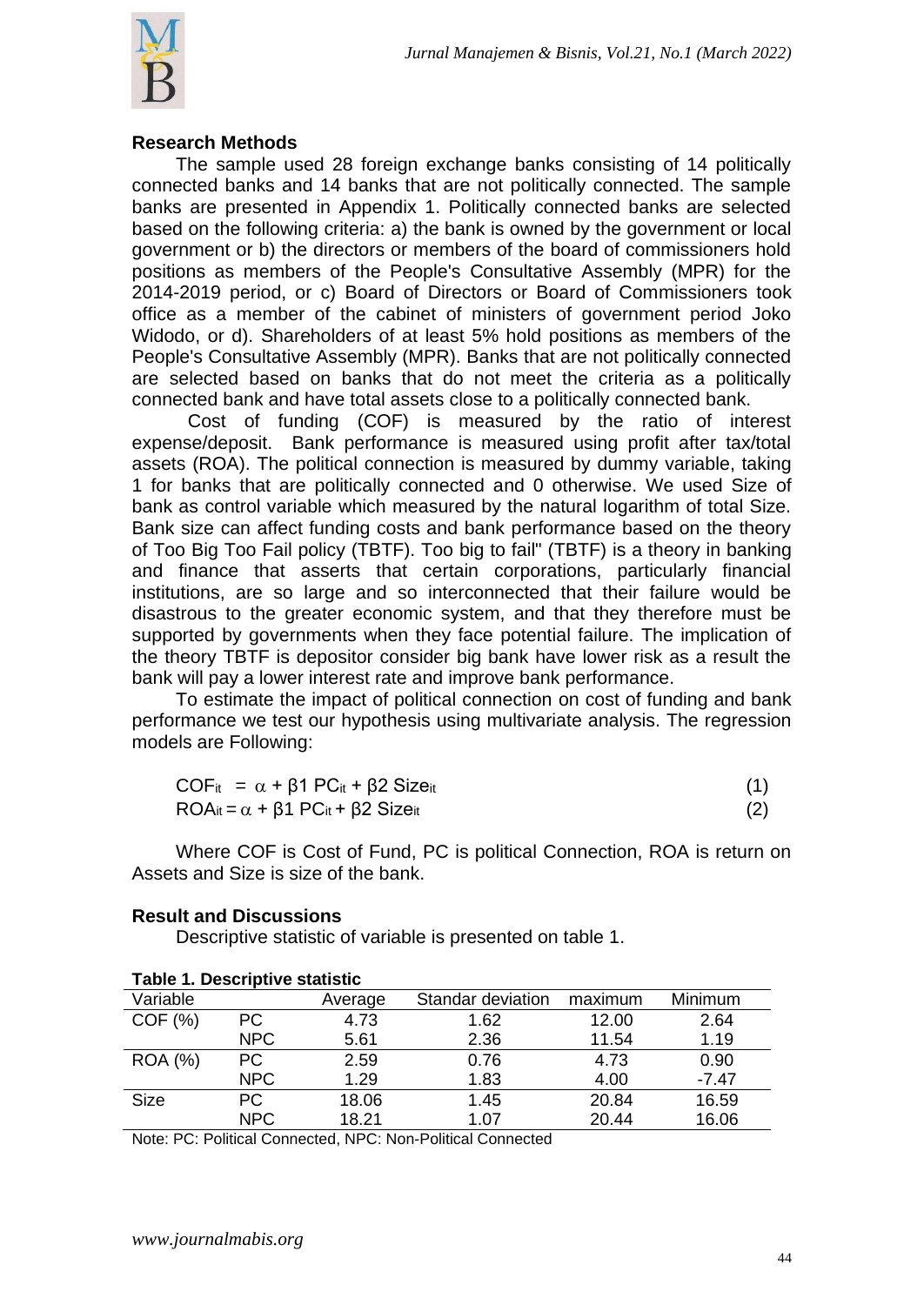

Based on table 1, The average of ROA for political connected bank higher than non-politically connected bank. The standard deviation for political connected bank lower than non-political connected bank, it means that the data of ROA for non-political connected bank more variation than political connected bank. The average of COF for political connected bank lower than non-political connected bank. the standard deviation of COF for non-political connected bank higher than political connected bank. It means that data of COF on non-political connected bank more variation than political Connected bank. The average size of non-political connected bank higher than political connected bank and have lower variation than political connected. The descriptive statistic show that political connected banks have lower COF and higher ROA than non-political connected bank. The regression for model 1 presented on table 2.

| <b>Example 2. The Regression Results</b> |             |                |             |      |  |
|------------------------------------------|-------------|----------------|-------------|------|--|
| Variable                                 | Coefficient | Standard error | T statistic | Sig. |  |
| Constant                                 | 22.71       | 2.25           | 10.05       | 0.00 |  |
| K POL                                    | $-1.02$     | 0.31           | $-3.28$     | 0.00 |  |
| <b>Size</b>                              | $-0.93$     | 0.12           | $-7.60$     | 0.00 |  |
| F stat                                   | 32.96       |                |             |      |  |
| Sig. F                                   | 0.00        |                |             |      |  |
| R square                                 | 0.37        |                |             |      |  |
| Donandont variable: COE                  |             |                |             |      |  |

## **Table 2. The Regression Results**

Dependent variable: COF

Based on Table 2, the Impact of Political connection on COF is negative and significant at level 1%. It means that Cost of Fund political connected bank lower than non-political connected bank. Politically connected banks have the privilege of obtaining funding from the government budget at low interest rates. In addition, depositors see the risk of a politically connected bank/governmentowned bank having a lower risk so that depositors are willing to invest funds for lower interest rates.

The results of this study are in line with the research of Sutopo et al., (2017) which states that politically connected banks can benefit in terms of getting lower deposit rates because deposits in state banks are considered less risky by depositors because the government is more likely to save when face financial difficulties. As explained earlier, politically connected banks, especially state-owned banks, are given special privileges, and it is even more likely that the government will save banks when they experience financial difficulties. One of the factors that can affect the cost of funds is the interest rate paid, so with the existence of political connections, banks can be facilitated in obtaining lower deposit rates compared to banks that are not politically connected. Banks are competing to reduce the cost of funds in order to achieve low loan interest rates, so that banks are more aggressive in increasing bank third party funds (DPK) in order to reduce bank funding costs. However, if the bank has political connections, the government will indirectly provide the bank with cheaper funding costs.

The control variable bank size has a significant negative effect on bank funding costs. This means that the larger the size of the bank, the easier it will be to get funds from the public at low cost. This result is in accordance with the theory of economies of scale in banking which states that with increasing bank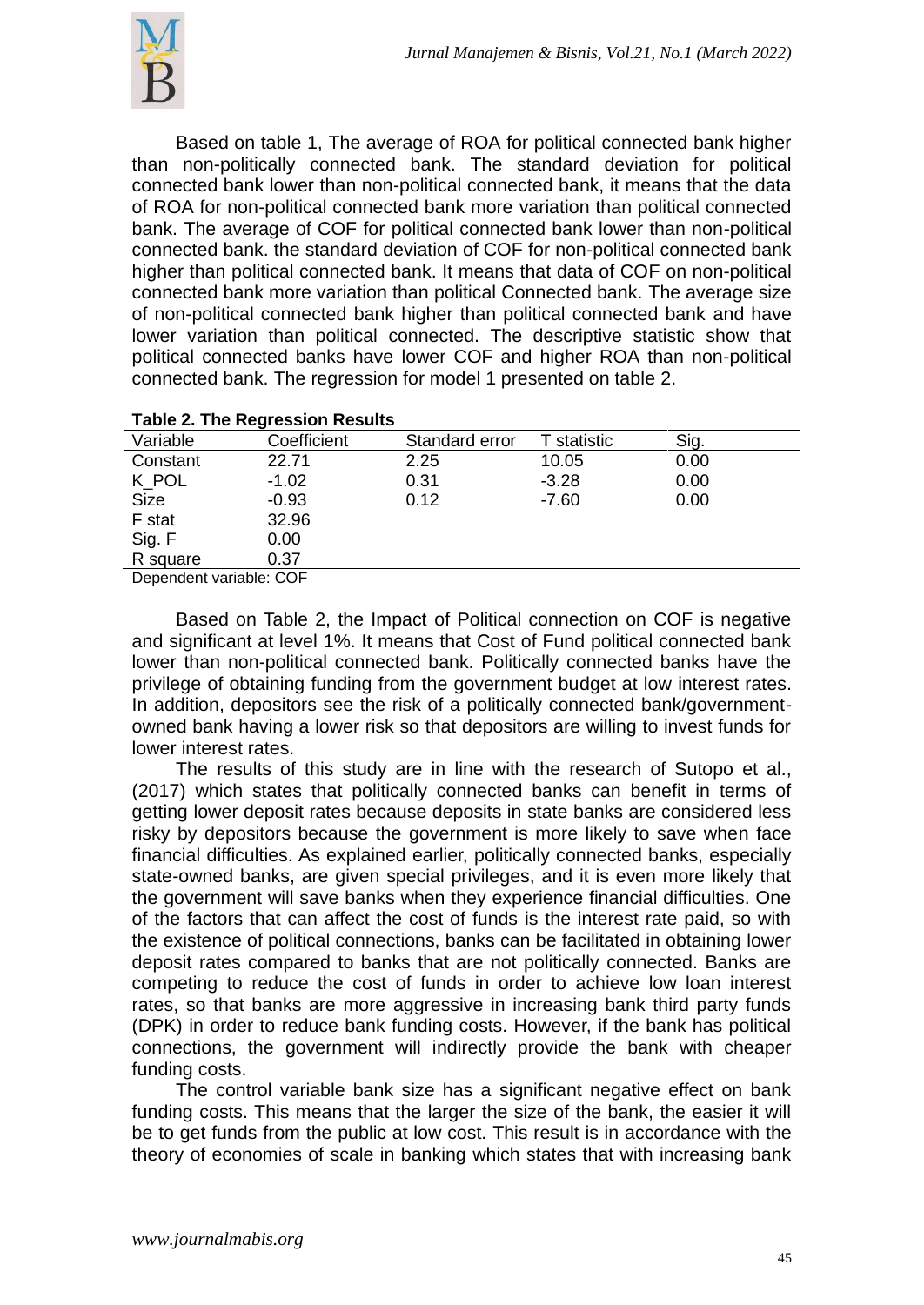

size, banks can produce products or services cheaper than competitors so that depositors will be more interested in them. This result also confirms the theory of Too Big Too Fail policy in banking that asserts that certain corporations, particularly financial institutions, are so large and so interconnected that their failure would be disastrous to the greater economic system, and that they therefore must be supported by governments when they face potential failure. The implication of the theory TBTF is depositor consider big bank have lower risk as a result the bank will pay a lower interest rate. The regression for model 2 presented on table 3

|                         | <u>1 AMIC 0. THE INCHITESTIVITINES AND</u> |                |             |      |  |
|-------------------------|--------------------------------------------|----------------|-------------|------|--|
| Variable                | Coefficient                                | Standard error | T statistic | Sig. |  |
| Constant                | $-6.00$                                    | 1.80           | $-3.31$     | 0.00 |  |
| K POL                   | 1.36                                       | 0.25           | 5.45        | 0.00 |  |
| <b>Size</b>             | 0.40                                       | 0.09           | 4.05        | 0.00 |  |
| F stat                  | 21.83                                      |                |             |      |  |
| Sig. F                  | 0.00                                       |                |             |      |  |
| R square                | 0.28                                       |                |             |      |  |
| Dependent variable: ROA |                                            |                |             |      |  |

#### **Table 3. The Regression Results**

Based on table 3 the impact of political connection on bank performance is positive and significant at level 1%. It means that political connected bank have higher ROA than non-political Connected bank. Political connection gives privileges to banks to get convenience in every activity in terms of obtaining government-owned projects. Politically connected banks can increase access to resources so that bank performance can be higher. The results consistent with Sutopo et al., (2017) that stated political connections can improve bank performance because they get greater access to funds and can charge higher loan rates. In addition, politically connected companies are more likely to be rescued and can improve access to resources so that company performance is higher. The results also consistent with Prabowo's research (2010) that the existence of political ties can increase company performance which is higher than companies that are not politically connected.

The result in-consistent with Carretta, Farina, Gon, & Parisi (2012) findings that politicians who hold executive roles on the board of directors have a negative impact on banking activities because politically connected executive board members do not have the capacity to assess loan quality and have an impact on bank profitability.

Political connections, especially in state-owned banks, all activities are fully controlled by the government. The reason the government holds full power in the bank because the government wants to maintain a stability and avoid diversion from irresponsible parties, thus whatever happens to the bank is the responsibility of the government. By The existence of political connections, banks get special privileges from the government by getting convenience in every company activity and easy to get projects from the government and it is very likely that banks will be saved by the government when banks face financial difficulties. Banks must be more effective in utilizing the existence of these political connections to the maximum, by improving performance so that banks are able to manage their assets and increase bank income.